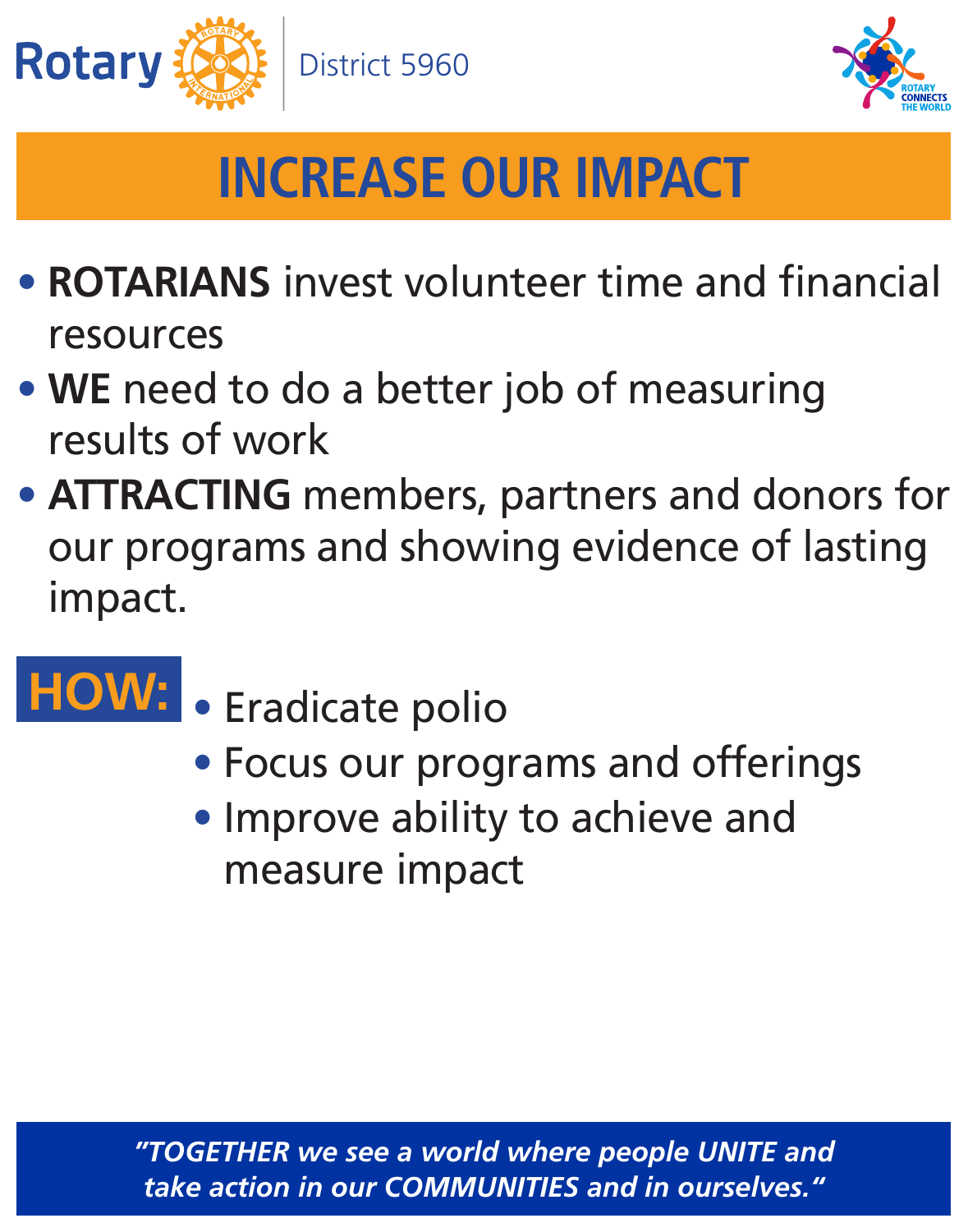## *take action in our COMMUNITIES and in ourselves."*





# **EXPAND OUR REACH**

- **GROW** and Diversify our membership and participation
- **CREATE** new channels into Rotary
- **INCREASE** openness and appeal
- **BUILD** awareness of our impact and brand

## • Create new opportunities for more people and organizations to get involved. **HOW:**

- Expand current structure with innovative models that welcome more participants
- Extend global reach
- Provide meaningful opportunities to unite and take action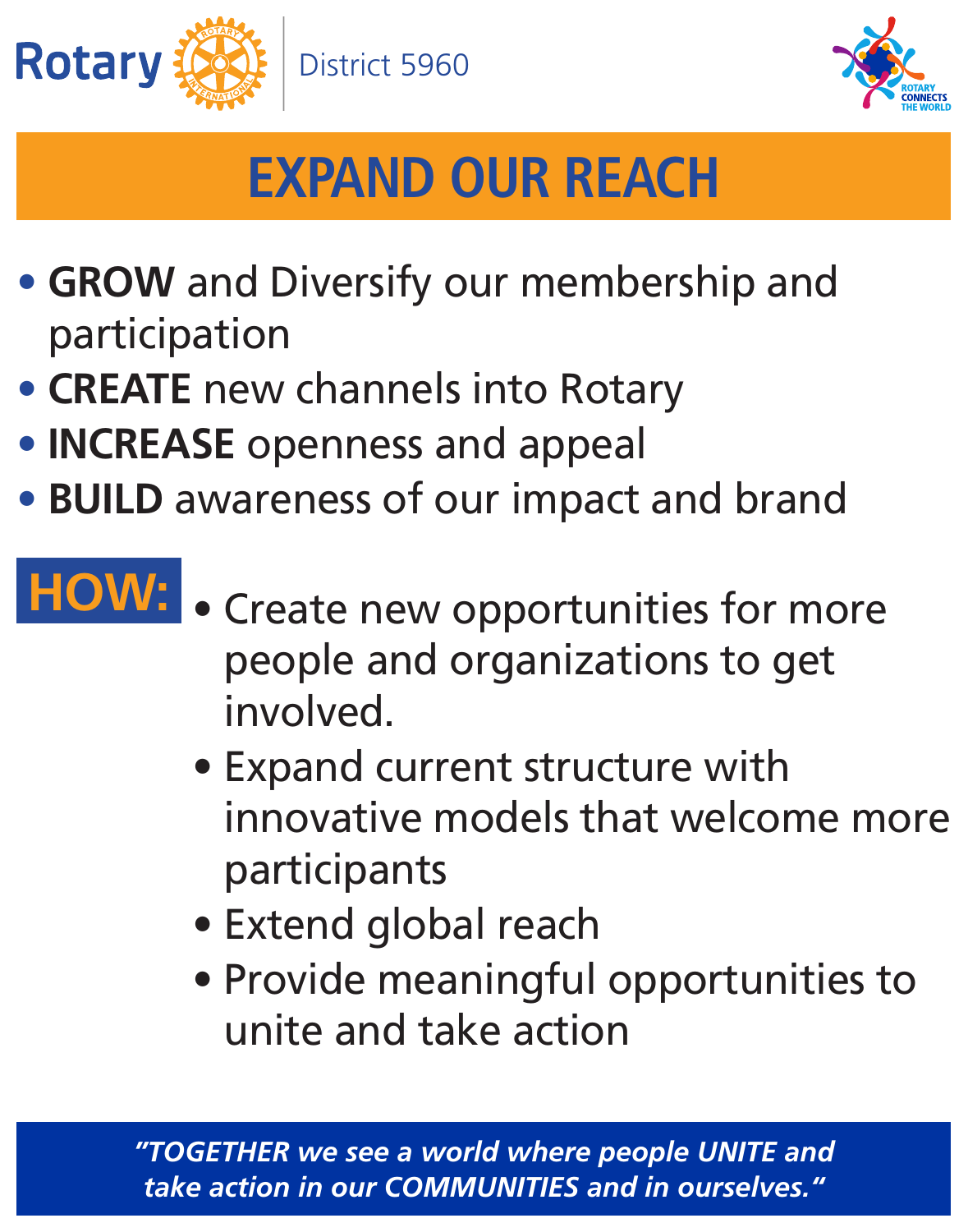## *take action in our COMMUNITIES and in ourselves."*





# **ENHANCE PARTICIPANT ENGAGEMENT**

- **SUPPORT** clubs to better engage their members
- **DEVELOP** a participant-centered approach to deliver value
- **OFFER** new opportunities for personal and professional connection
- 

## • **PROVIDE** leadership development and skills training

- Support clubs' effort to deliver an experience that engages and retains members (meet in different locations, **HOW:**
	- Offer different types of meetings, traditional, happy hour, meet at least once per month, but not every week.